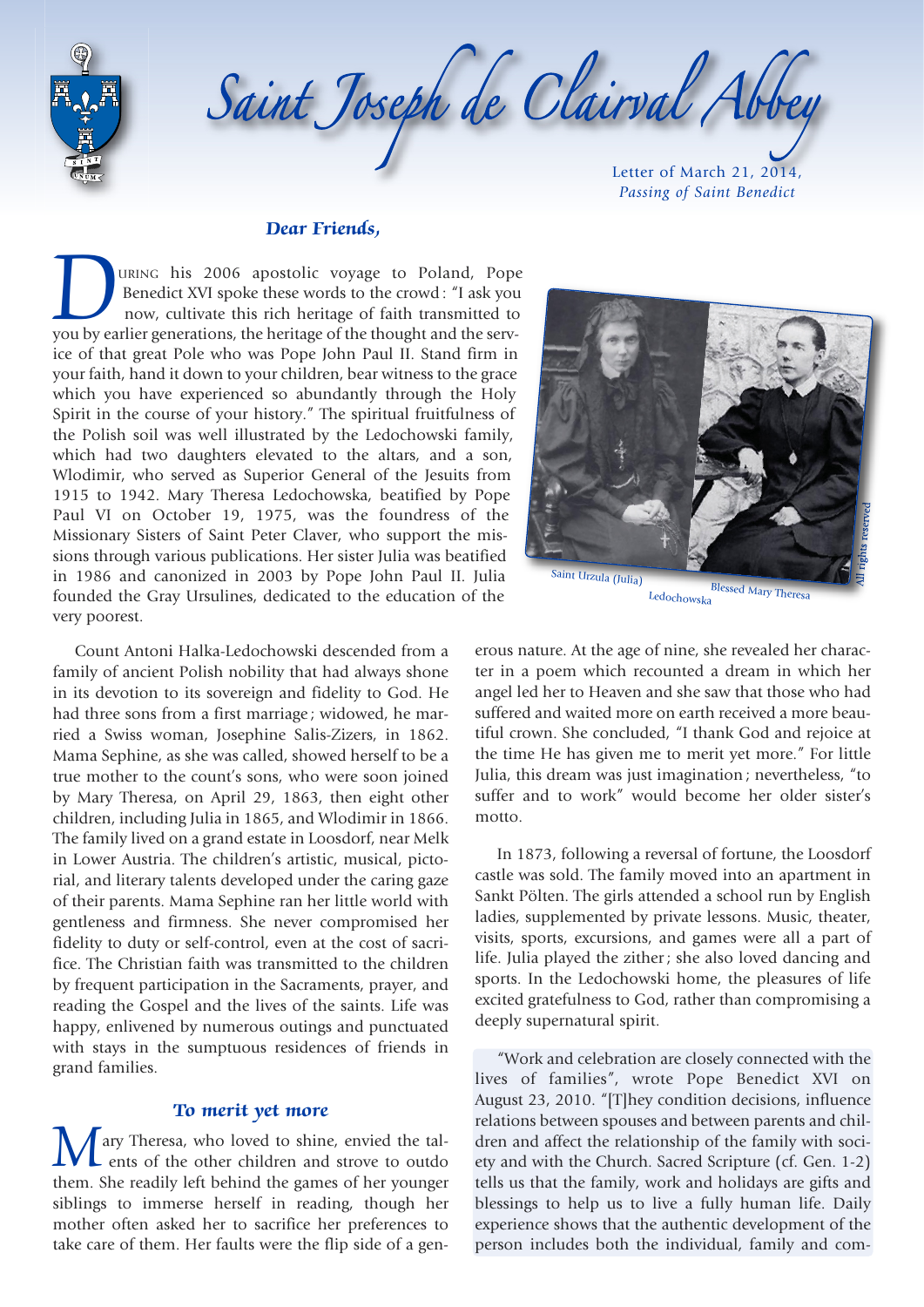munity dimensions and functional activities and relations, as well as openness to hope and to unlimited Good."

Mary Theresa yearned for the eternal Good. At the age of eleven, she wrote in her journal : "The persecutors of the Church will perish, while the Church will resurrect gloriously, and whatever we do not receive in this mortal life, we will find in Heaven if we courageously persevere unto death." At thirteen, she met her uncle, Cardinal Mieczyslaw Ledochowski, who had been imprisoned under Bismarck for the Catholic faith during the *Kulturkampf*. During his captivity in Ostrowo, he had received a poem from his niece, whom he encouraged in her literary pursuits. The prelate's handsome and noble features, weakened by his hardship, left a lasting impression on the girl. At fifteen, she wrote a monthly review, *The Butterfly*, that circulated in cultured circles. It earned her a certain success, but also criticism from those who thought a young countess should not show off in public. At sixteen, she accompanied her father on a trip to Poland. It was an even greater joy for, along with her brothers and sisters, she had made the great effort to learn the language of her father's homeland. Everything delighted her in Poland. She recorded her impressions in a short book, *My Poland*. But soon she contracted typhus and had to remain in bed for six weeks.

## **A lovely home**

**A lovely home**<br>
In 1882, wishing to return permanently to the land of<br>
his ancestors, the count acquired a farming estate in Lipnica Murowana, close to Krakow. The new property consisted of a mansion with outbuildings, a garden, fields, and forests. Mary Theresa helped her father run the estate. From then on, for the young woman practical tasks—buying and selling livestock, directing work, managing employees—took the place of fine arts. She quickly learned to lead a team skillfully. Julia did her share of the work, and Wlodimir, a student at the Teresianum in Vienna, would devote himself to it once he completed his studies. Sefine made the farm a lovely home. Frequent outings to the aristocratic world of Krakow broke up the monotony of farm work. All doors were open to the Ledochowski's, and the two young countesses were very popular. Their worldly successes, however, left them unsatisfied.

The two sisters' faith, the source of their freedom visà-vis the success they experienced in the world, had been cultivated and developed in their home environment. In his first encyclical, Pope Francis writes, "The first setting in which faith enlightens the human city is the family. I think first and foremost of the stable union of man and woman in marriage. … In the family, faith accompanies every age of life, beginning with childhood : children learn to trust in the love of their parents. This is why it is so important that within their families parents encourage shared expressions of faith which can help children gradually to mature in their own faith" (*Lumen Fidei*, June 29, 2013, nos. 52-53).

At the age of twenty-two, Mary Theresa contracted smallpox; she had to be quarantined to avoid contagion. In spite of her mother's devotion, it became apparent that a nursing sister was required. Braving the danger, Julia remained very near, and the two sisters' relationship deepened. Long stirred by the desire to become a nun, Julia readily discussed her plans with the nursing sister. "I also want to do something great for the God !" exclaimed Mary Theresa. However, Sephine was alarmed at the sight of her daughter's face, pockmarked by smallpox. She had all the mirrors taken down. But one day, she noticed one next to the patient's bed. Mary Theresa read her mother's apprehension. "It doesn't matter—I've long known that I am disfigured for life." Overcome by emotion before the heroic humility of her daughter, Mrs. Ledochowska withdrew to weep. Mary Theresa recovered from her illness, but her father, who had also been stricken, died a short time later.

# **Lady of the court**

The young woman then became a lady-in-waiting in the service of the archduchess of Tuscany, in Salzburg. Paradoxically, her interior life increased in depth even amid the splendor and many distractions of a prince's court. She wrote to her uncle the cardinal : "I know well that the career I am undertaking is as demanding and difficult as it is outwardly splendid. But I draw courage from the conviction that God will not refuse me His aid, as long as I maintain the firm will and serious desire to remain His faithful servant. But for me not to stray from the right path, your prayers are more necessary than ever, dear uncle." Life at the court, luxurious and filled with diversions, was trying in the etiquette, the diligence, and punctuality that it demanded. Still, Mary Theresa accompanied the archduchess to daily Mass and went to confession every week. During a stay at the court by Franciscan Missionaries of Mary, she was overcome by an ardent zeal for souls. She was drawn by the lure of the distant missions, but her delicate health kept her from becoming an overseas missionary. Learning that one of the Franciscans was a former lady of the court who had left everything to care for lepers in Madagascar, she became enthusiastic and entered the Third Order of Saint Francis.

One day a Protestant friend asked her to read a lecture by Cardinal Lavigerie about slavery in Africa and the campaign to abolish it, in which he asked the women of Europe who had the gift for it to write on behalf of this cause. Mary Theresa, aware of her literary talents, saw in this a call from God to serve these abandoned souls. She immediately set to work and published her articles in the opinion column of a newspaper. Letters and donations poured in in such large numbers that she thought about leaving the court to devote herself solely to this mission. She showed Cardinal Lavigerie a play she had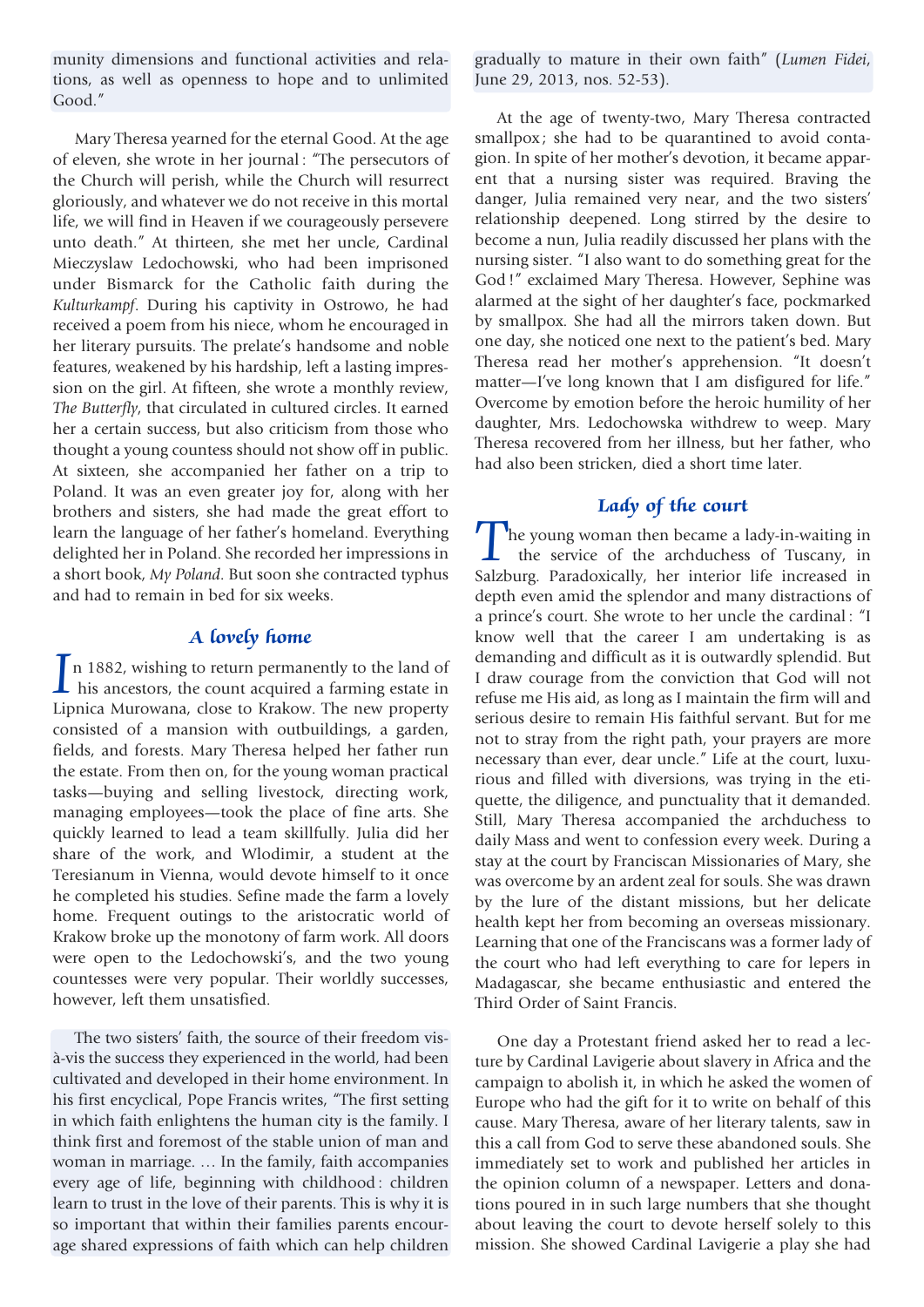written under the pseudonym Africanus : *Zaida, the Black Woman*. The cardinal asked about the author's identity. "Her situation prohibits her from revealing it," she replied. Directing a penetrating gaze on her, the Primate of Africa said to her in a serious tone : "Well then, kneel down, so that I may bless Africanus !"

In 1891, Mary Theresa obtained permission to leave the court and devote herself entirely to the missions. During a rest cure, she was the victim of an attack by a mysterious person, who released her as she invoked Saint Louis. For the rest of her life she would suffer migraines, which she called her "dear illness", as the aftereffects of this attack. In spite of the incident, and through criticisms and obstacles, she printed her own review, *The Echo of Africa*, and published stories from the missions. She also raised, collected, and sent off donations from the faithful for evangelization. Around this time, forced by circumstance, Mary Theresa gained her first experience in public speaking. She spoke before bishops, and gave hundreds of lectures throughout Europe to make her work known and solicit collaboration.

## **A precious gift**

**A precious gift**<br> **Theresa** sketched out the plan for an association<br> **Theresa** sketched out the plan for an association called the Sodality of Saint Peter Claver. On April 29<sup>th</sup>, her birthday, she was received in audience by Pope Leo XIII, who blessed the undertaking. Soon, volunteers joined the Sodality as external members. On June 13<sup>th</sup>, she met with Julia, who had become Sister Ursula in the Ursuline convent in Krakow. Together they attended the first Mass of their brother Wlodimir, who had become a Jesuit. In 1897, she obtained initial approval of the constitutions of an Order dedicated to prayer and an apostolate for the missions through publishing. This religious Order corresponded to Mary Theresa's personal attraction to missionary work, and enabled her to provide the stability and devotion her initiatives demanded. Her first companions set up on the property of Maria Sorg, in a valley that was two hours on foot from Salzburg. Mary Theresa chose Our Lady of Good Counsel as their heavenly Patroness. "We live in a time of anxiety and feverish activity, where one throws oneself all too easily into the arms of human prudence… In our poverty, we ardently desire that this precious gift of the Holy Spirit, the gift of Counsel, might direct all our actions. Yet such a gift is a grace that we will be granted only through prayer. And who else might we better invoke as mediatrix than MARY, the Mother of Good Counsel ?"

However, religious life cannot be improvised, and the foundress appealed to three Franciscan Missionaries of Mary, who provided the first companions with a year of formation. Soon twelve postulants came and contributed their help with the farm work and the publishing house, which distributed overseas catechisms, dictionaries, prayer books, and all the works in the native

language that missionaries would need. The order established itself in numerous countries in Mother Mary Theresa's lifetime: Germany, Austria, Poland, Italy, Switzerland, France, and the United States. These foundations benefited from the relationships that the Mother had formed during her youth in the aristocratic world. In 1900, Cardinal Sarto, at that time the patriarch of Venice and soon to become Pope under the name of Pius X, invited the Sodality into his diocese. In 1905, the motherhouse was permanently established in Rome, close to the basilica of Saint Mary Major. That same year, the work was established in England, Portugal, and Spain, where Queen Maria Christina remembered Mary Theresa, who had been her childhood playmate.

In spite of World War I, Mother continued to send funds to Africa, and to ship a great number of printed materials there—1,500,000 in 1915, 2,700,000 in 1916, and twice that in 1917. She drew her inexhaustible energy from private prayer before the tabernacle. There, everything seemed to disappear for her, and only the Creator and His creature remained. Her incessant labors cost superhuman effort : "It is absolutely clear that the Good Lord is supporting me supernaturally, for my state of health is pitiful, and I should not be capable of anything," she confided on May 17, 1922. Nevertheless, a short time later she was forced to take to her bed ; her brother Wlodimir visited her every day. The morning of July 6<sup>th</sup>, the Mother's face lit up in a heavenly smile that seemed to say that she regretted none of the madness that had led her to leave a splendid and secure life to work unceasingly on behalf of the missions. Shortly thereafter, she rendered her soul to God. On the threshold of the Second World War, the printing houses of the "Mother of Africa" had printed 3,000,000 books in 160 native languages. Today the Missionary Sisters of Saint Peter Claver are present on every continent, constituting 43 communities in 23 countries.

### **Julia**

Julia<br>Like her sister Mary Theresa, Julia benefitted from a<br>caring upbringing that enabled her to remain true to her faith amid the allures of the world. Being aware of such a benefit, she felt led to consecrate her entire life to God in the education of youth. She had discerned the beauty and difficulty of this work, of which the Second Vatican Council emphasized the essential role :

"All men of every race, condition and age, since they enjoy the dignity of a human being, have an inalienable right to an education that is in keeping with their ultimate goal … For a true education aims at the formation of the human person in the pursuit of his ultimate end and of the good of the societies of which, as man, he is a member, and in whose obligations, as an adult, he will share. … Beautiful indeed and of great importance is the vocation of all those who aid parents in fulfilling their duties and who, as representatives of the human community, undertake the task of education in schools. This vocation demands special qualities of mind and heart,